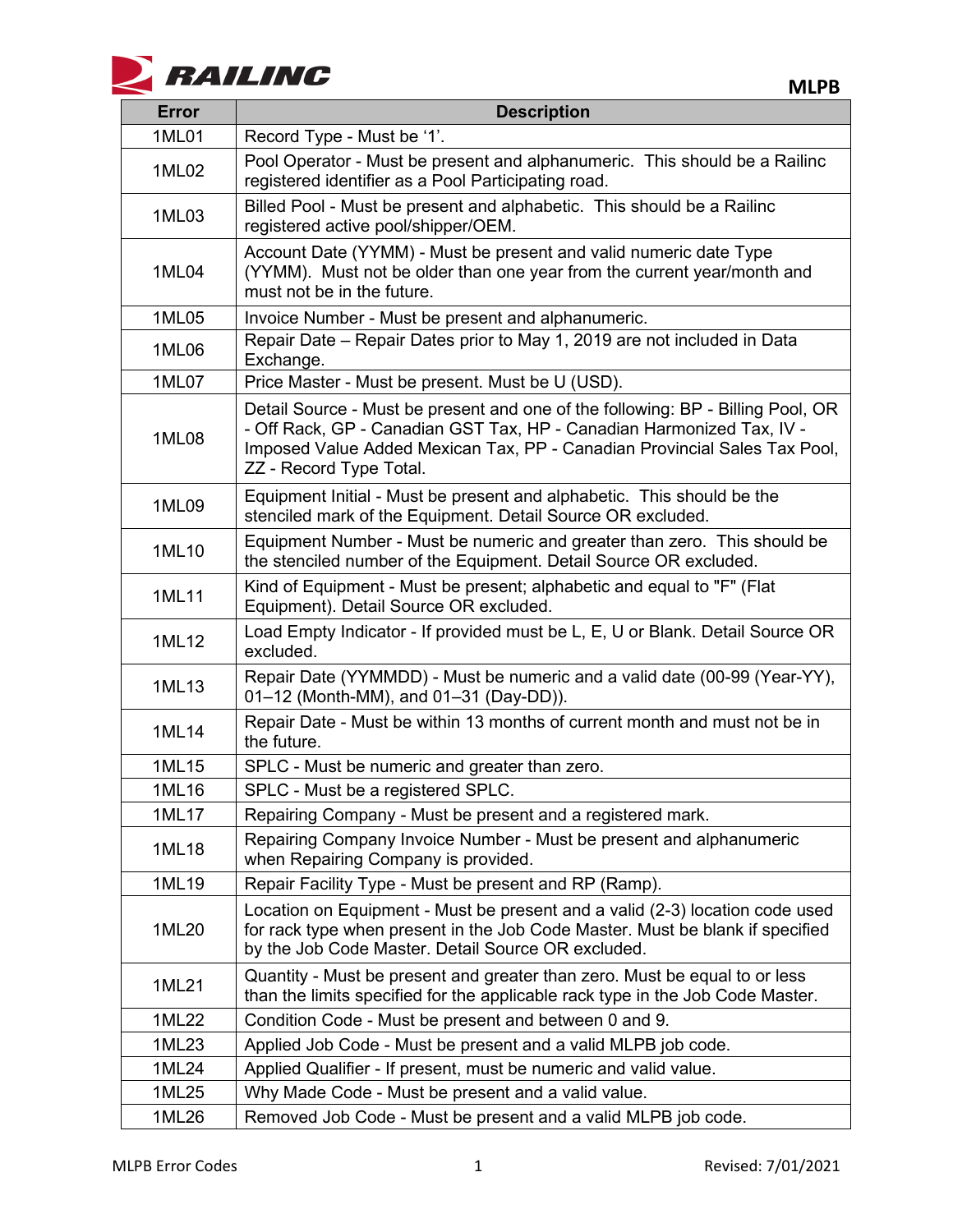

| <b>Error</b> | <b>Description</b>                                                                                                                                                                    |
|--------------|---------------------------------------------------------------------------------------------------------------------------------------------------------------------------------------|
| 1ML27        | Removed Qualifier - If present, must be numeric and a valid value.                                                                                                                    |
| 1ML28        | Responsibility Code - Must be present and always be '4' for MLPB.                                                                                                                     |
| 1ML29        | Labor charge - Must be present and numeric.                                                                                                                                           |
| 1ML30        | Material Charge - Must be present and numeric.                                                                                                                                        |
| 1ML31        | Material Sign - Must be present and must be "D" D=Debit.                                                                                                                              |
| 1ML32        | Machine Priceable Indicator - Must be "Y" or "N". Y=Priceable, N=Non-<br>Priceable.                                                                                                   |
| 1ML33        | Narrative/Description - If present must be alphanumeric.                                                                                                                              |
| 1ML34        | Labor Rate - If present, must be numeric.                                                                                                                                             |
| 1ML35        | Expanded SPLC - If present, must be numeric and greater than zero.                                                                                                                    |
| 1ML36        | Line Number - Must be numeric and greater than zero. Must be unique within a<br><b>Billing Repair Card.</b>                                                                           |
| 1ML37        | Servicing Road - Must be present and same as Pool Operator.                                                                                                                           |
| 1ML38        | Equipment Type code - Must be present and a valid code if Equipment Initial<br>and Number are reported. Detail Source OR excluded.                                                    |
| 1ML39        | Shipper - Must be present and same as Billed Pool.                                                                                                                                    |
| 1ML40        | Service Month and Year - Must be present and match the Repair Date month<br>and year.                                                                                                 |
| 1ML41        | AAR Ramp Code - Must be present when Repair Facility Type is 'RP' and be a<br>valid AAR Ramp Code for MLPB.                                                                           |
| 1ML42        | Origin or Destination - Must be present when Repair Facility Type is 'RP' and<br>when present, then it must contain one of the following 'O', 'D', 'U'. Detail<br>Source OR excluded. |
| 1ML43        | Car Part Code - If present, then must be three alpha value.                                                                                                                           |
| 1ML44        | AAR Pool Number - If present, then must be seven-digit numeric value. This<br>should represent the Pool Number assigned to the Shipper.                                               |
| 1ML45        | Inspector ID - Must be a valid Inspector ID and must be reported when the<br>applied job code is 6036.                                                                                |
| 1ML46        | Exterior Roof Sheets - Must be reported when the applied job code is 6036<br>and be between 1 and 5.                                                                                  |
| 1ML47        | Exterior Side Screens - Must be reported when the applied job code is 6036<br>and be between 1 and 5.                                                                                 |
| 1ML48        | Exterior Shear Panel - Must be reported when the applied job code is 6036<br>and be between 1 and 5.                                                                                  |
| 1ML49        | Exterior Door - Must be reported when the applied job code is 6036 and be<br>between 1 and 5.                                                                                         |
| 1ML50        | Top Deck Surface - Must be reported when the applied job code is 6036 and<br>be between 1 and 5.                                                                                      |
| 1ML51        | Underside of Deck - Must be reported when the applied job code is 6036 and<br>be between 1 and 5.                                                                                     |
| 1ML52        | Interior Side Posts - Must be reported when the applied job code is 6036 and<br>be between 1 and 5.                                                                                   |
| 1ML53        | Interior Shear Panel - Must be reported when the applied job code is 6036 and<br>be between 1 and 5.                                                                                  |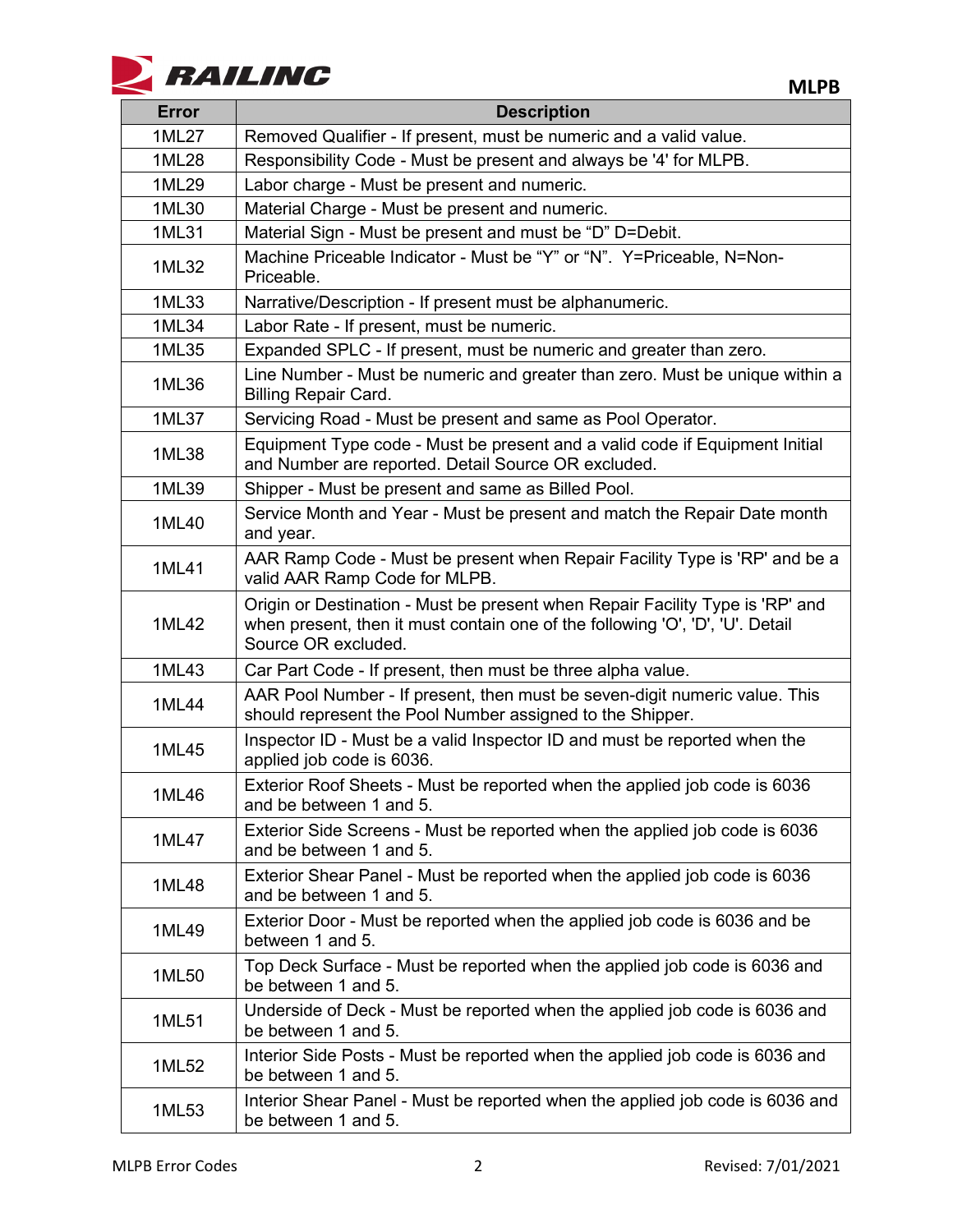

| <b>Error</b> | <b>Description</b>                                                                                                                                                                                                                                                                                                 |
|--------------|--------------------------------------------------------------------------------------------------------------------------------------------------------------------------------------------------------------------------------------------------------------------------------------------------------------------|
| 1ML54        | Interior Door - Must be reported when the applied job code is 6036 and be<br>between 1 and 5.                                                                                                                                                                                                                      |
| 1ML55        | Reserved for future use, must be blank.                                                                                                                                                                                                                                                                            |
| 1ML56        | Original Invoice number - If present must be alphanumeric                                                                                                                                                                                                                                                          |
| 1ML57        | Original Account Date - If present must be numeric.                                                                                                                                                                                                                                                                |
| 1ML58        | Applied and Removed Job Codes must be Off-Rack Job Codes when Detail<br>Source is OR.                                                                                                                                                                                                                              |
| 1ML59        | AAR Ramp Code Validation - Ramp Code must be certified for submitted<br>repair date.                                                                                                                                                                                                                               |
| 1ML60        | Threshold Price Master Labor Charge - The Labor Charge has exceeded the<br>threshold price for the following job couplet.                                                                                                                                                                                          |
| 1ML61        | Threshold Price Master Material Charge - The Material Charge has exceeded<br>the threshold price for the following job couplet.                                                                                                                                                                                    |
| 1ML62        | Restricted Job Code - Job Code 6010 is not available for inbound<br>submissions.                                                                                                                                                                                                                                   |
| 1ML63        | Car Part Code - If present, must be alphabetic and a valid value.                                                                                                                                                                                                                                                  |
| 1ML64        | Car Part Code - Must be present and a valid Car Part Code for Job Code<br>couplet when present in the Job Code Master. Must be blank if specified by the<br>Job Code Master.                                                                                                                                       |
| 1ML65        | Custom Price Master - The Labor Charge is outside the percentage variance<br>for the current couplet in the Pool Operator's Price Master.                                                                                                                                                                          |
| 1ML66        | Custom Price Master - The Labor Charge is within the percentage variance for<br>the current couplet in the Pool Operator's Price Master.                                                                                                                                                                           |
| 1ML67        | Custom Price Master - The Material Charge is outside the percentage<br>variance for the current couplet in the Pool Operator's Price Master.                                                                                                                                                                       |
| 1ML68        | Custom Price Master - The Material Charge is within the percentage variance<br>for the current couplet in the Pool Operator's Price Master.                                                                                                                                                                        |
| 1ML69        | Labor Quantity - The calculated Labor Quantity has exceeded the Time<br>Standards for the Job Couplet.                                                                                                                                                                                                             |
| 1ML70        | When the material-only job code = 6040, 6042, 6043, 6434, 6499, 6614, 6615,<br>then no labor charges may be present.                                                                                                                                                                                               |
| 1ML71        | When the labor-only job code = 6002, 6003, 6004, 6009, 6011, 6012, 6017,<br>6041, 6044, 6450, 6454, 6482, 6525, 6800, 6804, 6808, then no material<br>charges may be present.                                                                                                                                      |
| 1ML72        | Repair Date - Effective January 1, 2022 repair dates must be within 7 months<br>from the current month and must not be in the future.                                                                                                                                                                              |
| PL100        | Equipment ID validation - Equipment must be registered and active in Umler<br>during the service month. Detail Source OR excluded.                                                                                                                                                                                 |
| PL101        | Valid Repair Validation - Applied Job Code, Condition Code, Removed Job<br>Code, Why Made Code, Responsibility Code, and Location on Equipment<br>must be a valid combination as specified in the Job Code Master. For Detail<br>Source OR the Location on Equipment is excluded from the required<br>combination. |
| PL102        | Invoice number - Must be unique for the pool operator; billed pool, service<br>month, account month, AAR ramp code, and repairing company.                                                                                                                                                                         |
| PL103        | Repair line number in [Invoice Number] has been identified as a duplicate to a<br>repair line in [file name]. (See Appendix G.1 of Procedures Manual)                                                                                                                                                              |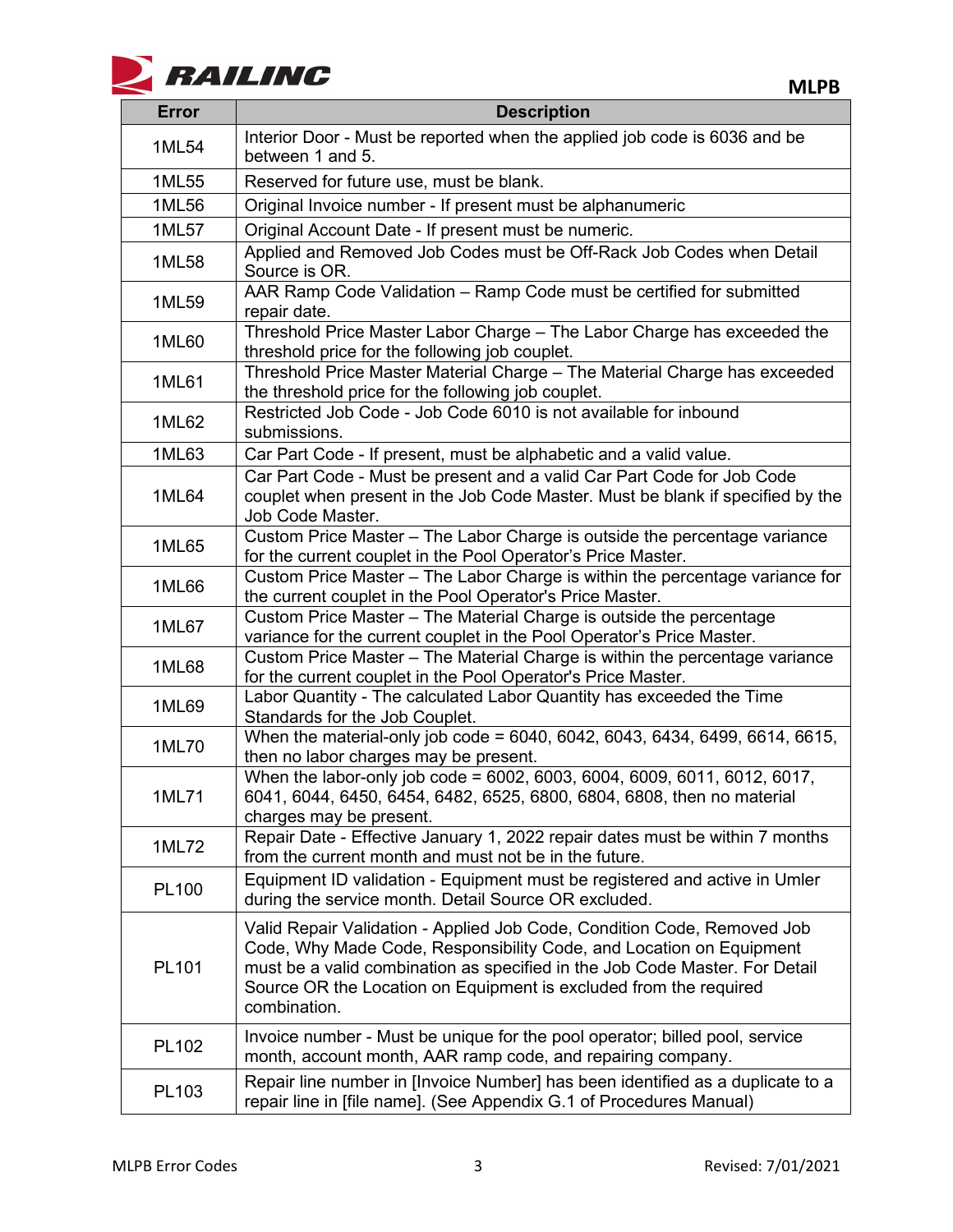

**MLPB**

| <b>Error</b> | <b>Description</b>                                                                                                                                                                                                                                               |
|--------------|------------------------------------------------------------------------------------------------------------------------------------------------------------------------------------------------------------------------------------------------------------------|
| PL104        | Applied Qualifier must be reported when the Applied Job Code requires a<br>Qualifier per the Job Code Master.                                                                                                                                                    |
| PL105        | Removed Qualifier must be reported when the Removed Job Code requires a<br>Qualifier per the Job Code Master.                                                                                                                                                    |
| <b>PL106</b> | GPI is unavailable for the provided repair date.                                                                                                                                                                                                                 |
| 8ML01        | Record Type - Must be 8.                                                                                                                                                                                                                                         |
| 8ML02        | Pool Operator - Must be present and alphanumeric. This should be a Railinc<br>registered identifier as a Pool Participating road.                                                                                                                                |
| 8ML03        | Billed Pool - Must be present and alphabetic. This should be a Railinc<br>registered active pool/shipper/OEM.                                                                                                                                                    |
| 8ML04        | Account Date (YYMM) - Must be present and valid numeric date Type<br>(YYMM). Must not be older than one year from the current year/month and<br>must not be in the future.                                                                                       |
| 8ML05        | Invoice Number - Must be present and alphanumeric.                                                                                                                                                                                                               |
| 8ML06        | Price Master - Must be present. Must be U (USD).                                                                                                                                                                                                                 |
| 8ML07        | Detail Source - Must be present and one of the following: BP - Billing Pool, OR<br>- Off Rack, GP - Canadian GST Tax, HP - Canadian Harmonized Tax, IV -<br>Imposed Value Added Mexican Tax, PP - Canadian Provincial Sales Tax Pool,<br>ZZ - Record Type Total. |
| 8ML08        | Record Count - Must be present and numeric.                                                                                                                                                                                                                      |
| 8ML09        | Labor Charge - Must be present and numeric.                                                                                                                                                                                                                      |
| 8ML10        | Material Charge - Must be present and numeric.                                                                                                                                                                                                                   |
| 8ML11        | Material Sign - Must be present and Must be "D" D=Debit.                                                                                                                                                                                                         |
| 8ML12        | Invoice Date - Must be present and a valid numeric date format (YYMMDD).                                                                                                                                                                                         |
| 8ML13        | Tax Payer ID - If present, must be alphanumeric. Required on invoice total<br>("ZZ") for all transactions.                                                                                                                                                       |
| 8ML14        | Payment Terms - If present, must be numeric.                                                                                                                                                                                                                     |
| 8ML15        | Payment Due Date - If present, must be valid numeric date Type (YYMMDD).                                                                                                                                                                                         |
| 8ML16        | Servicing Road - Must be present and same as Pool operator.                                                                                                                                                                                                      |
| 8ML17        | Shipper - Must be present and same as Billed Pool.                                                                                                                                                                                                               |
| 8ML18        | Service Month and Year - Must be present and match the Repair Date month<br>and year.                                                                                                                                                                            |
| 8ML19        | AAR Pool Number - If present, then must be seven numeric value.                                                                                                                                                                                                  |
| 8SUM1        | Records out of balance - Reason: invalid 8BP or 8OR Summary record count.                                                                                                                                                                                        |
| 8SUM2        | Records out of balance - Reason: invalid 8BP or 8OR Summary Labor<br>Charge.                                                                                                                                                                                     |
| 8SUM3        | Records out of balance - Reason: invalid 8BP or 8OR Summary Material<br>Charge.                                                                                                                                                                                  |
| 8SUM4        | Records out of balance - Reason: invalid 8ZZ Summary record count.                                                                                                                                                                                               |
| 8SUM5        | Records out of balance - Reason: invalid 8ZZ Summary Labor Charge.                                                                                                                                                                                               |
| 8SUM6        | Records out of balance - Reason: invalid 8ZZ Summary Material Charge.                                                                                                                                                                                            |